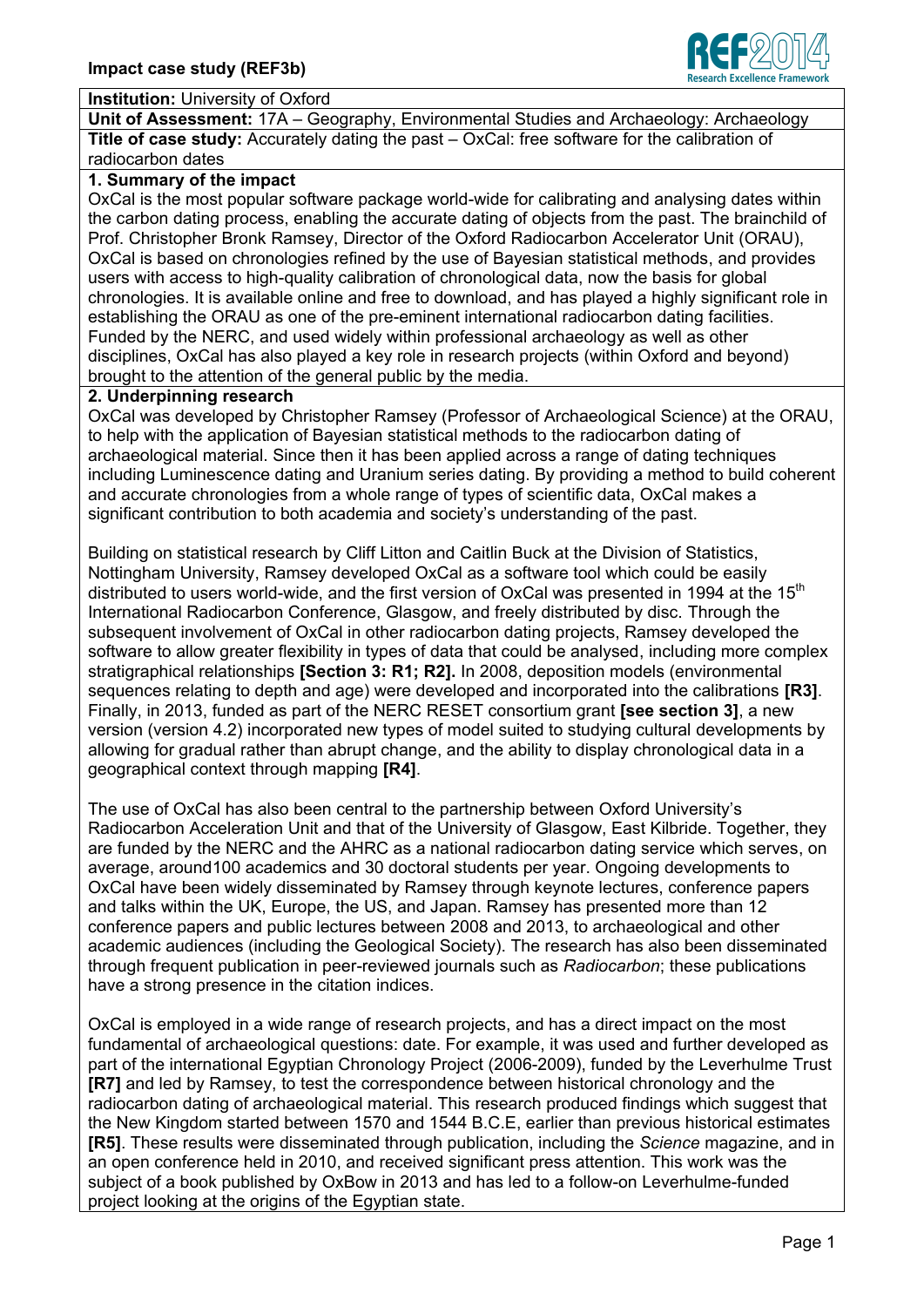

The development of OxCal has also been supported by the work of two doctoral students at Oxford university, engaged in scientific dating projects. Daniel Miles (2001-2005; now an honorary research associate and Senior Partner at the Oxford Dendrochronology Laboratory) undertook, as part of his thesis, the development of the OxCal software for use in tree-ring dating; and Sharen Lee's NERC-funded DPhil (2008-2012), which included work on statistical methods for OxCal in her study of human responses to rapid environmental transitions, where she focussed on methods to assess rates of change in the archaeological record.

# **3. References to the research**

### **Publications:**

**[R1]** Bayliss, A., and Bronk Ramsey, C. 2004. Pragmatic Bayesians: a decade of integrating radiocarbon dates into chronological models. In C. E. Buck and A. R. Millard (eds), *Constructing Chronologies: Crossing Disciplinary Boundaries* (Lecture Notes in Statistics 177), 25-41. **[R2]** Bronk Ramsey, C. 2009. Bayesian analysis of radiocarbon dates. *Radiocarbon* 51(1), 337- 360.

**[R3]** Bronk Ramsey, C. 2008. Deposition models for chronological records. *Quaternary Science Reviews* 27(1-2), 42-60.

**[R4]** Lee, S. and Bronk Ramsey, C. 2012. Development and application of the trapezoidal models for archaeological chronologies. *Radiocarbon*, 54(1), 107-122.

**[R5]** News article on the results of the Egyptian Chronology Project, published in *Nature* in 2010 (doi: 10.1038/news.2010.304):<http://www.nature.com/news/2010/100617/full/news.2010.304.html>

## **Grants:**

NERC Consortium grant of £588,000 the Research Laboratory for Archaeology and the History of Art (RLAHA) at Oxford's School of Archaeology at Oxford, as part of the overall project RESET ('Response of Humans to Abrupt Environmental Transitions'). 2008-2013. Within the RLAHA, C. Ramsey is the Co-Investigator coordinating Topic WP-7: the project's data synthesis and age modelling.

RESET project website:<http://c14.arch.ox.ac.uk/reset/embed.php?File=index.html> RESET Topic WP-7 webpage:<http://c14.arch.ox.ac.uk/reset/embed.php?File=WP7.html>

Leverhulme Trust research grant (F/08 622/A) of £245k. 2006-2009. To support development of methods for the Egyptian Chronology Project. Principal Investigator: C. Ramsey.

## **OxCal website and programme:**

OxCal website, with access to programme: <http://c14.arch.ox.ac.uk/oxcal.html>

## **4. The contribution, impact or benefit**

Oxcal's reach is broad thanks to the fact that it is free to download, and to use online, and thus attracts a large number of users, including professional organisations, research bodies, and archaeological enthusiasts. In the last year (up to the end of the census period) there were 5,343 active external users of OxCal who used the programme more than once. The programme is accessed from outside the RLAHA about 35,000 times a year, or about once every 15 minutes. Of these external users almost half (2,416) are using the programme very regularly (on average just over once per month, accounting for 86% of the total external usage). At the time of writing there are 12,800 sites linking to OxCal with 4,600 direct links to the programme. Through the Oxford-East Kilbride Partnership, OxCal is also used as part of the dating services offered to both the academic community and non-academic users. It also features in the curricula of a number of UK and overseas HEI scientific archaeology courses, which has significantly contributed to the training of both academic and non-academic users in the use of this software and dating techniques, and features on a number of HEI courses beyond the UK, for example Harvard's Anthropology course **[Section 5: C7]**.

OxCal's impact on archaeological dating beyond academia is particularly significant for two major groups of users:

1. Professional organisations:

Of the wide array of professional users, three examples are given here to show the breadth and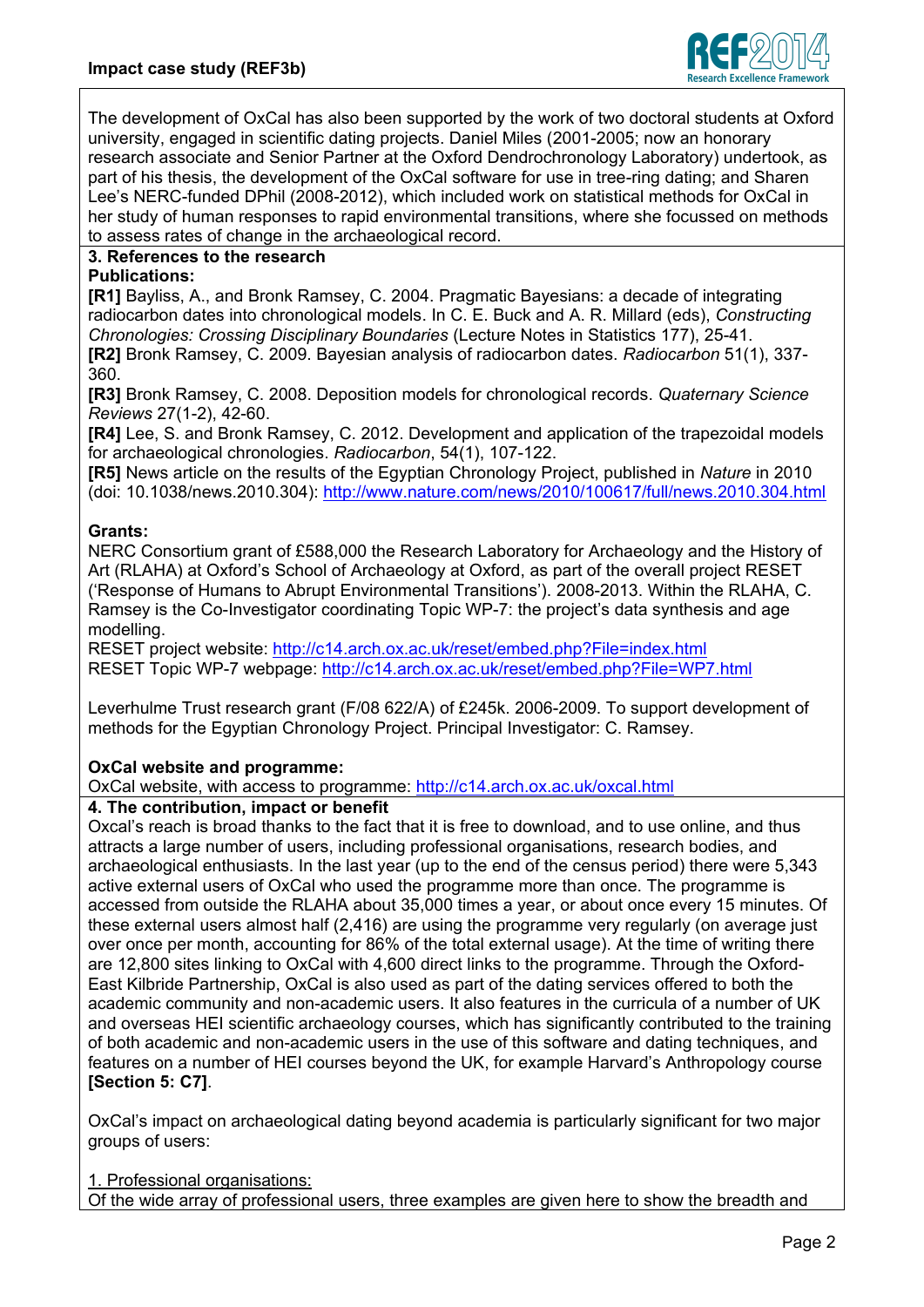

depth of the impact of OxCal on the commercial sector, both in the UK and abroad.

a) **English Heritage** (EH) uses OxCal for calibrating all dates produced in their date lists **[C1, C2]**; they recommend the use of OxCal to commercial archaeological units; and have funded numerous projects in which OxCal has been used. One such recent project, 'Gathering Time', published in 2011, was a major radiocarbon dating programme jointly funded by EH and the AHRC, comprising the largest application of the Bayesian approach to modelling archaeological chronologies ever undertaken. The use of the Bayesian chronological model to interpret the radiocarbon dates was pivotal to the success of the project, providing more precise timescales for monument construction than had previously been possible **[C3]**. All the chronological modelling was undertaken using the programme OxCal version 3.10; as noted in the publication, 'Without this type of user-friendly software and modular model construction, an application on this scale would simply not have been possible' **[C3,** reference 3, p.58**]**. The results revised our picture of Early Neolithic Britain and Ireland, establishing that the main period of construction of causewayed enclosures was much briefer than previously assumed, and revealing concentrated episodes of construction. In 2006, the format of OxCal was changed so that it could be accessed online and thus be compatible with all computer systems (version 4.0); these developments were funded by a grant of £20k from English Heritage as part of their Historic Environment Enabling programme.

b) The **United States Geological Survey**, a scientific agency of the US government, uses OxCal as a tool for constructing chronologies **[C4; C5]**. Specifically, OxCal is used to analyse recurrence rates of environmental hazards such as earthquakes from the geological record, which provide a critical constraint in estimating the seismic hazards posed by active faults. These data are then used to calculate the risks of further events **[C5]**. This is made possible by the model's incorporation of all chronological constraints (including stratigraphic order, the timing of the most recent event, and historical constraints), which is freely available to paleoseismologists as part of the current OxCal version.

c) The **Oxford Dendrochronology Laboratory** (ODL) is a commercial tree-ring laboratory set up by Ramsey's former doctoral student and OxCal specialist, Dr Daniel Miles. Using OxCal as part of their methods, Miles and his colleague Martin Bridge (as the Senior Partners) provide dating services for private projects, as well as for EH, the Historic Royal Palaces Agency and various professional archaeology units. Between 2008 and 2013, 20 timber buildings (including churches, domestic structures and one hospital) across England have had the felling date ranges made much more precise through the application of the OxCal tool, in some instances having a significant effect on the interpretation of the buildings being studied. The Brethren's Hall at St Cross Hospital, Winchester, for example, had its felling date range reduced from 28 years to 14, allowing the builder to be identified as Cardinal Henry Beaufort **[C6]**.

# 2. The general public:

By making OxCal free, Ramsey has made the software available to all those who wish to use it. Individuals with a particular interest are supported by a dedicated OxCal e-mail list, and by an online discussion group used by academics and non-academics across the globe **[C8].**

OxCal has also had an impact on the wider public by underpinning various research projects of significant public interest which have received broad media coverage. Three examples are given here, in which the extra precision that OxCal has made possible has led to significant improvements in dating, sufficient to have captured the public's imagination:

a) The bones excavated under **Greyfriars Church** in Leicester, in 2012, and subsequently identified as belonging to Richard III have attracted a great deal of public interest; the radiocarbon dating of the bones, which used the OxCal programme, was critical to this analysis and identification, as reported in the BBC news and a Channel 4 documentary **[C9]**.

b) The radiocarbon dating of **David Attenborough's Madagascan 'elephant bird' egg**, carried out by the Oxford Radiocarbon Accelerator Unit, also used the OxCal tool; the result was broadcast in a BBC documentary in 2011 **[C10]**, where the egg was shown to belong towards the